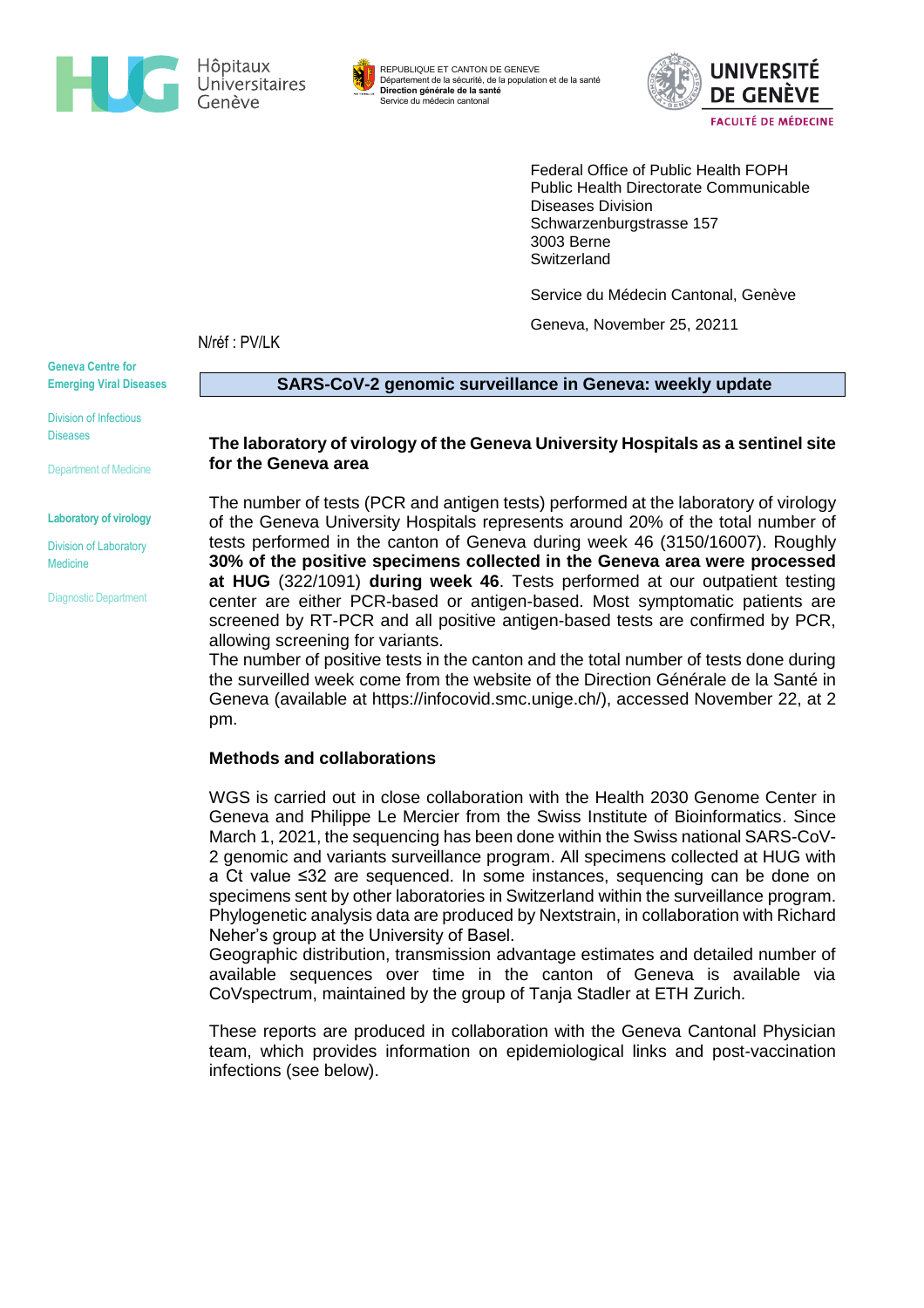

During week 46, the **absolute number of positive SARS-CoV-2 tests sharply increased** (+50% over one week), as long as the mean positivity rate over 7 sliding days, which reached more than 10%.

Similarly, at our **outpatient symptomatic testing center**, the **mean positivity rate continued to increase and reached 25% on average**.

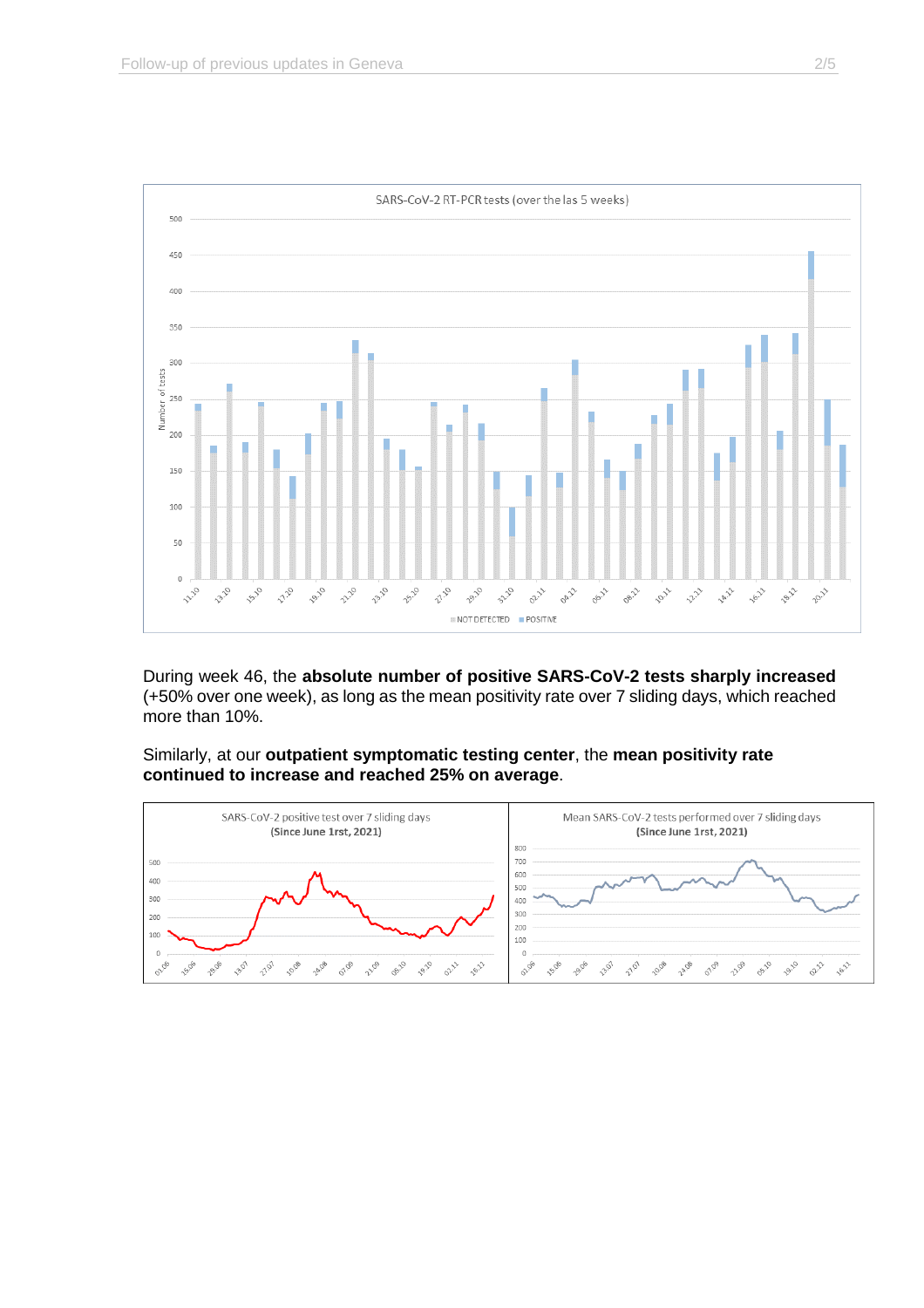

# **SARS-CoV-2 lineages identified by whole-genome sequencing at HUG from samples (Ct value ≤32) collected from Geneva residents**

Results of WGS of 657 sequences submitted to GISAID between September 27 and November 14, 2021.

Note: due to a technical problem encountered during the WGS process, a total of 76 SARS-CoV-2 positive samples collected between September 23 and 28 could not be sequenced. This partly explains the drop in the number of sequences available during this period.

\*Partial data for week 45 (November 8 to November 14), as sequencing is still ongoing. Numbers will be updated in the next report.

## **Delta or one of its sub-lineage has been identified in all the available SARS-CoV-2 sequences collected over the last 2 months. Worldwide, this variant and its sublineages are retrieved in more than 98% of available sequences**.

AY.4.2 is circulating in the community since the beginning of October. It hasn't been increasing in frequency in the canton of Geneva over the last 6 weeks.

We still observe a large variety of different Delta sub-lineages circulating in the community, without any trend towards any out-competition by a specific variant. As Delta sub-lineage diverge, more sub-lineages are being delineated (not depicted here).

### **Summary of the situation regarding the circulation of the E484Q Delta sub-lineage first identified in Geneva (E484Q + V687I + T859N):**

Three additional specimen have been identified in the last sequencing batch; the last positive specimen was collected on November 9, and was the one identified by the systematic screening of the E484Q mutation already described in the previous report.

**A total of 34 sequences of this specific variant have been identified in Switzerland** since the beginning of October: 31 from Geneva residents, 1 additional collected in Geneva from a patient leaving abroad (France), 1 in the Canton of Valais and 1 in the Canton of Zurich, among specimen collected between October 12 and November 9, 2021.

Among patients for whom vaccination status is available (see below), **16/25 (64%) were vaccinated**.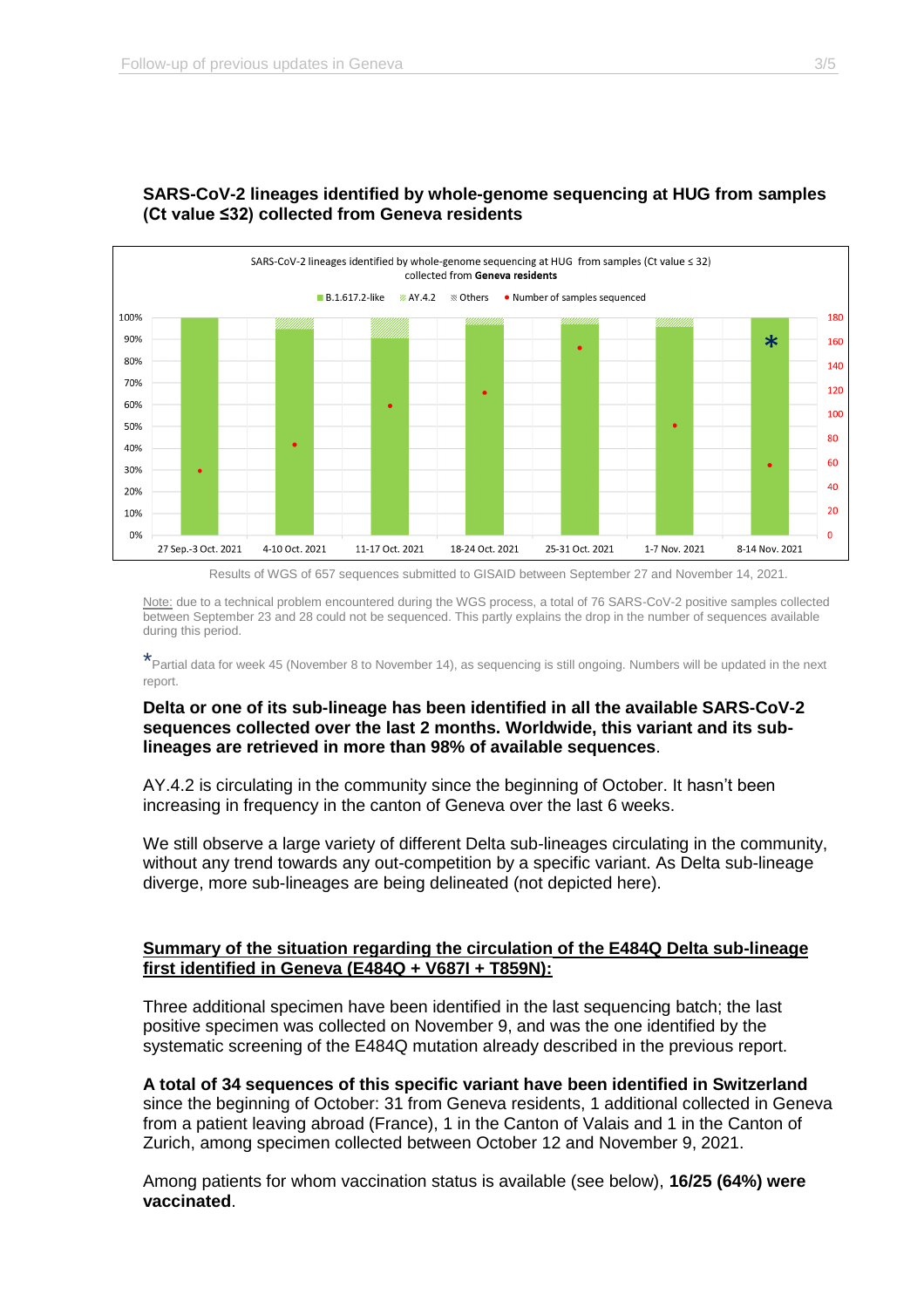Systematic screening of the E484Q mutation has been implemented from November 10 to November 18, on specimen collected from November 9 to November 18 and tested from primary diagnostic at HUG. Only one positive sample collected on November 9 was detected among 258 samples tested.

The systematic screening of the E484Q mutation has then stopped following this **reassuring signal that the E484Q Delta sub-lineage first identified in Geneva (E484Q + V687I + T859N) did not largely spread in the Canton, and apparently stopped circulating**.

The next report will be published in two weeks if no particular variant or mutation emerges.

#### **Post-vaccination infections in the canton of Geneva**

Post-vaccination infection is defined here as a positive SARS-CoV-2 test occurring more than 14 days after the second vaccine dose. This surveillance is done in collaboration with the Direction Générale de la Santé (DGS) of Geneva. Data are collected by the DGS of Geneva during contact tracing calls after having obtained informed consent from SARS-CoV-2 positive patients. The list of patients with post-vaccination infections is sent weekly to HUG virology laboratory, which makes an effort to retrieve initial diagnostic samples in order to ensure sequencing, as recommended by FOPH.

Among the 1270 new COVID-19 cases reported by the Direction Générale de la Santé in Geneva over week 46, 401 (32%) have been identified as post-vaccination infections.

As expected with the increased number of vaccinated people and the non-sterilizing immunity conferred by the vaccine, the proportion of post-vaccination infections is progressively increasing over time.

Although absolute numbers are still low, there is an increasing trend in the proportion of fully vaccinated hospitalized patients over time, mostly in elderlies > 75 years-old. Please refer to the report of the Geneva Center for Emerging Viral Diseases regarding progression of COVID-19 hospitalizations at Geneva University Hospitals distributed on November 22, 2021, which includes data from mid-July to November 21, 2021.